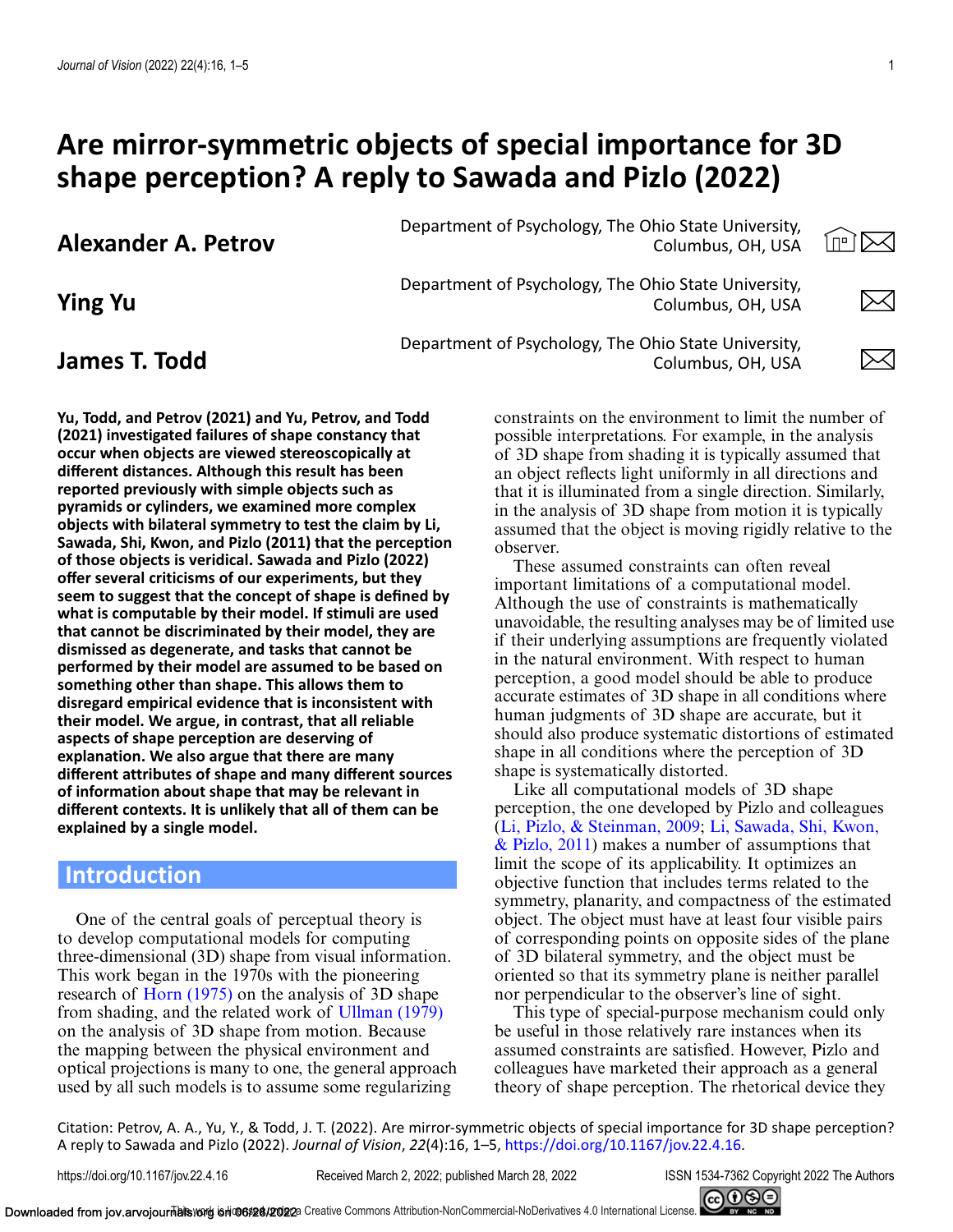<span id="page-1-0"></span>use to achieve this is to implicitly define the concept of shape as that which is computable by their model. Anything that does not satisfy the assumptions of their model is labeled as "degenerate" and can therefore be ignored, as shown in the following quotation from [Pizlo, Sawada, Li, Kropatsch, and Steinman \(2010\):](#page-4-0)

*"… few actually complex 3D shapes have been used to study shape perception during the 30 years since Gibson's death, and even these shapes have tended to be too simple, e.g., elliptical cylinders and rectangular pyramids. Furthermore, these 3D shapes were not only too simple to be used in studies of shape, they were almost always presented from very special viewing directions, called 'degenerate views', that is, views specifically chosen to remove all 3D shape information … It is not surprising, then, that the shape judgments in these experiments were very variable, as well as biased"* (p. 3).

The purpose of this argument is to dismiss any evidence that may challenge these authors' claim that the perception of 3D metric structure is veridical, but it is useful to consider some of the actual stimuli they are labeling as "degenerate." Figure 1 shows stereograms of two simple objects at "degenerate" orientations. As is clear from the previous quotation, Pizlo and colleagues contend that the use of such stimuli intentionally removes "all 3D shape information." However, readers who can free-fuse will quickly recognize the top panel of this figure as a 3D pyramid and the bottom panel as a 3D cylinder. [Pizlo et al. \(2010\)](#page-4-0) are correct that perceptions of these stimuli are often biased, but they misrepresent the literature with respect to the



Figure 1. Stereograms of a pyramid (top) and a cylinder (bottom) at a fronto-parallel orientation. The model by Pizlo and colleagues is unable to estimate the shapes of these objects because they do not satisfy its underlying assumptions. They therefore label them as "degenerate." However, human observers with functioning stereo vision can identify these objects quite easily.

reliability of observers' judgments. When objects like this are presented at different distances in depth, the apparent depth-to-width ratios become systematically compressed as viewing distance is increased, and this result has been replicated in dozens of experiments over the past 100 years (for a review, see Todd  $& \text{Norman}$ , [2003\). Pizlo and colleagues consider the use of](#page-4-0) "degenerate" stimuli to be a flaw in the design of these studies because their model is incapable of analyzing these stimuli. We consider it to be a flaw in their model, because it cannot explain a well-documented finding in the literature on stereoscopic shape perception involving simple 3D objects that are easily recognizable by all observers.

Our recent experiments [\(Yu, Petrov, & Todd, 2021;](#page-4-0) [Yu, Todd, & Petrov, 2021\)](#page-4-0) were designed to examine if the use of more complex stimuli at different orientations would have any effect on the systematic distortions of apparent shape caused by changes in viewing distance that have been reported in previous investigations. According to [Pizlo and de Barros \(2021\):](#page-4-0) "When an object is mirror-symmetrical, shape constancy is perfect, or nearly so" (p. 14). The stimuli we used were quite similar to those employed in Pizlo's studies: They were mirror-symmetrical; they were sufficiently complex; and they were presented at "non-degenerate" orientations. Nevertheless, our empirical results revealed exactly the same patterns of perceptual distortion over changes in viewing distance that have been reported in previous studies with "degenerate" stimuli.

[In their criticism of this research,](#page-4-0) Sawada and Pizlo (2022) claim that:

*"… it is almost impossible to make any valid predictions of such [computational] models [of 3D shape perception] and to design meaningful experiments that test these models* without *proper attention to the underlying formalisms. We think that this was the main problem with the two studies that are discussed in this note"* (p. 1).

It is important to emphasize that shape constancy is a mechanism-independent concept, and so are the necessary conditions for establishing constancy and the sufficient conditions for demonstrating failures of constancy. It is quite possible to treat computational models (and the human visual system, for that matter) as black boxes and test them solely on the basis of their inputs and outputs. In particular, if physically different shapes are perceived to be the same, then shape constancy fails. Similarly, if physically identical shapes are perceived to be different, then shape constancy also fails. The mechanisms inside the black box are irrelevant.

Another criticism raised by Pizlo and de Barros (2021) [concerns the matching task we employed:](#page-4-0)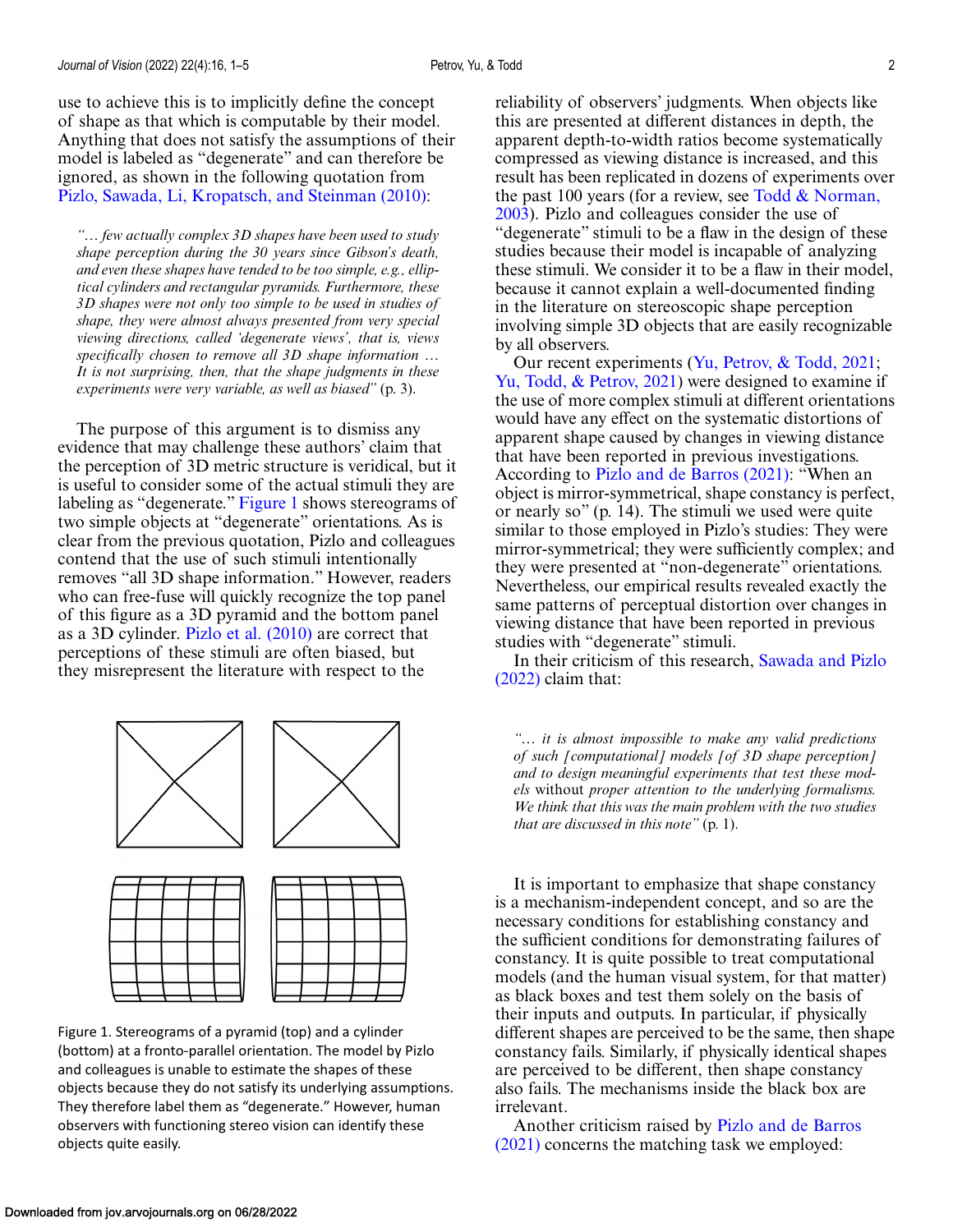*"Why are so many contemporary students of vision still arguing whether shape constancy is real? The main reason (although not the only reason) for the existing confusion surrounding shape constancy is the fact that shape constancy has not been treated as a perceptual invariant related to a group of transformations. But the only way to make sure that you are studying shape as an invariant of rigid translation and rotation is to have the subject look at the object after it has been subjected to rigid translation and rotation. … The bottom line is as follows: the 3D shape is invariant under 3D rigid motion and must be tested as such. The subject must be shown a 3D object from more than one 3D viewing direction in order to verify whether the perceived shape itself is invariant under 3D rigid motion"* (p. 6).

This argument is invalid. Yes, it is indeed necessary to demonstrate shape invariance with respect to *all* members of the relevant group of transformations in order to *establish* shape constancy. For metric shape, this is the similarity group, which includes all translations, rotations, and uniform scaling transformations. However, to demonstrate *failures* of shape constancy it is sufficient to demonstrate that perceived 3D shape varies systematically under *any* of these transformations. Our experiments revealed that apparent 3D shape varies systematically with respect to translation in depth and uniform scaling. Each of these results constitutes a clear violation of shape constancy.

[Sawada and Pizlo \(2022\)](#page-4-0) also raise a concern that:

*"Our model cannot tell the difference between the three shapes in Figure 11 in [\(Yu et al., 2021\)](#page-4-0) or between the two shapes in Figure 5 in [\(Yu et al., 2021\)](#page-4-0), unless we add binocular depth perception to our shape model. Note that the reader will have a hard time making out this difference as well"* (p. 2).

Given the uncontestable fact that these figures depict objects with different metric shapes, the conclusion that we draw from these observations is that neither Pizlo's model nor the human visual system achieves shape constancy in these instances. When observers perform the adjustment task in these experiments, the changes in the depth-to-width aspect ratios of the stimuli are clearly visible. We pressed the observers on this point in our initial instructions and the debriefing to ensure this was the case. If Pizlo's model cannot detect these changes, which are clearly visible to the observers, then that is a weakness of the model, not a flaw in our experimental design. Note how their criticism contains an implicit suggestion that shape is defined by the capabilities of their model, and, consequently, that our experimental task cannot possibly be about shape because it relies heavily on distinctions that are invisible to their model.

[Sawada and Pizlo \(2022\)](#page-4-0) raise a second concern about our experimental task:

*"The binocular 3D shape percept, according to [Sawada and Pizlo's] theory, is produced without using depth intervals simply because they are not needed to produce a veridical percept, and if depth intervals had been included, they would have distorted the perception of the shape"* (p. 3).

They also argue that "3D shape perception" and "depth perception" are two distinct tasks that must not be confused. According to this argument, their model analyzes the former, whereas our experimental procedure tested the latter.

There are several aspects of these comments that deserve to be rebutted. First, the task employed in our studies could not have been performed by simply comparing depth intervals, because the objects to be compared were always of different sizes. Shape judgments in that context require a comparison of [the aspect ratios. Second, the model developed by](#page-4-0) Li et al. (2009, [2011\)](#page-4-0) explicitly computes the Cartesian coordinates (*x*, *y*, *z*) of every visible vertex on an object. The depth interval of an object can thus be determined trivially by the difference between the largest and smallest value of *z*. Why, then, should judgments of distance intervals be considered as something independent from the analysis of shape? This sounds like another convenient excuse to dismiss an empirical result that is incompatible with their model. Finally, Pizlo and colleagues have stated on numerous occasions (including the previous quotation) that shape perception is veridical for objects that satisfy the conditions of their model. If the use of binocular disparities somehow contaminates the computation of 3D shape, then why wouldn't observers simply ignore that information and base their judgments solely on symmetry and depth order? The answer to this question is quite simple: The variations in 3D shape that observers were asked to evaluate are undetectable by Pizlo's model, although they were quite noticeable to the observers. Note that there is a persistent theme in these arguments. If shape is defined by what can be computed by their model, then any violations of constancy or veridicality cannot possibly involve shape perception. This is a very convenient rhetorical device for dismissing contradictory evidence.

At the end of the day, our criticisms of the methods of Pizlo and his colleagues and their criticisms of our methods are likely to be irrelevant. What will matter most in evaluating their model is the breadth of phenomena (or lack thereof) that it is able to explain. Their model is designed specifically for bilaterally symmetric (or nearly symmetric) polyhedra of sufficient structural complexity. Although many objects we encounter in the environment satisfy these criteria, there are many more that do not. If their model cannot handle simple shapes like the ones shown in [Figure 1](#page-1-0) that are easily identified by anyone, then that is a serious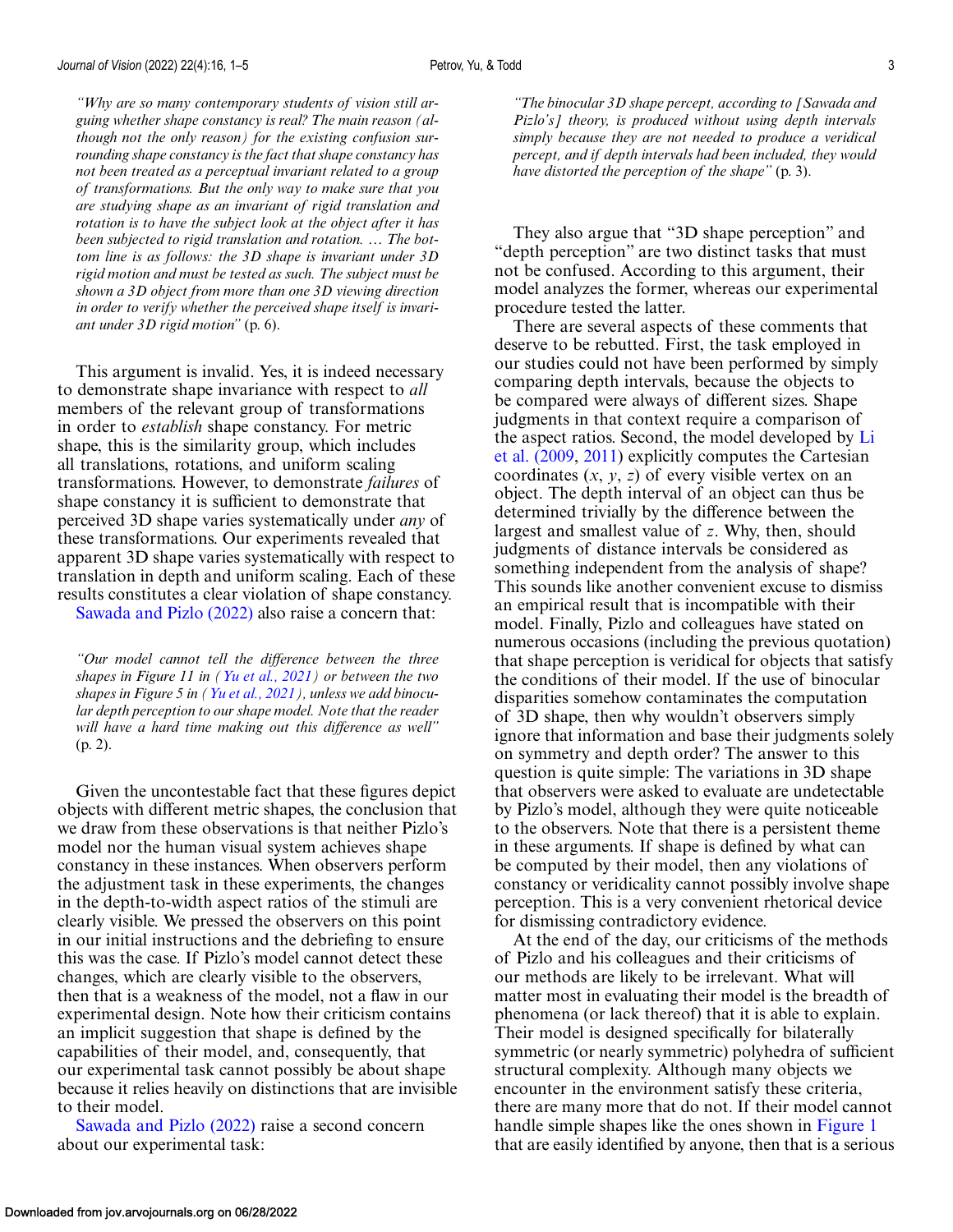

Figure 2. Images of abstract sculptures and natural rock formations that do not satisfy the underlying assumptions of Pizlo and colleague's model. Almost all observers report that these images provide compelling perceptions of 3D shape.

problem for what they are proposing as a model of human perception.

To better appreciate the wide range of objects excluded from their analysis, it useful to consider the images in Figure 2. They depict abstract sculptures and natural rock formations, none of which satisfies the underlying assumptions of their model. Should we conclude that these objects do not possess the property of "shape" as argued by Pizlo and colleagues? We suspect that most readers will quickly recognize that argument as an obvious attempt to paper over a serious shortcoming of their model. Almost all observers agree that each of these images produces a compelling perceptual appearance of 3D shape and that they are stunningly beautiful. A complete theory of shape perception should be able to account for the perceptual appearance of these objects as well as plane-faced polyhedra.

Our overall position is that it is unlikely that any single model can account for all aspects of shape perception. Indeed, there is considerable evidence that the human visual system has many special-purpose modules for determining 3D shape from different types of visual information, such as shading, texture, motion, or binocular disparity. Perhaps Pizlo's model could be considered as one component within that framework, although its inability to cope with simple basic shapes such as pyramids or cylinders is problematic.

In a recent review article on the concept of shape within multiple fields (Todd  $&$  Petrov, 2022) we

discuss numerous models for how 3D shapes might be perceptually represented. The model proposed by Pizlo and colleagues is an outlier because it is focused primarily on Euclidean metric structure. It is also unusual because these authors insist that the perception of 3D metric structure is veridical, despite the fact that this claim is inconsistent with the vast majority of psychophysical experiments that have explored this issue.

[Todd and Petrov \(2022\)](#page-4-0) argue that shape is not a unitary property but rather a collection of many object attributes, some of which are more perceptually salient than others. Because the relative importance of these attributes can be context dependent, there is no obvious single definition of shape that is universally applicable in all situations. Whereas the metric properties of Euclidean geometry may be of paramount importance to a tool and die maker, they are largely irrelevant to a biologist who is trying to classify the biological forms of different species. There is considerable evidence to suggest that the most perceptually salient aspects of shape are those that involve affine, projective, and topological properties and that Euclidian metric structure is of relatively minor importance. The problem with the theory proposed by Pizlo and colleagues is that it focuses on the minor aspects of shape while ignoring the more significant ones, and their arguments twist into knots when trying to evade the large body of empirical evidence that is inconsistent with their position.